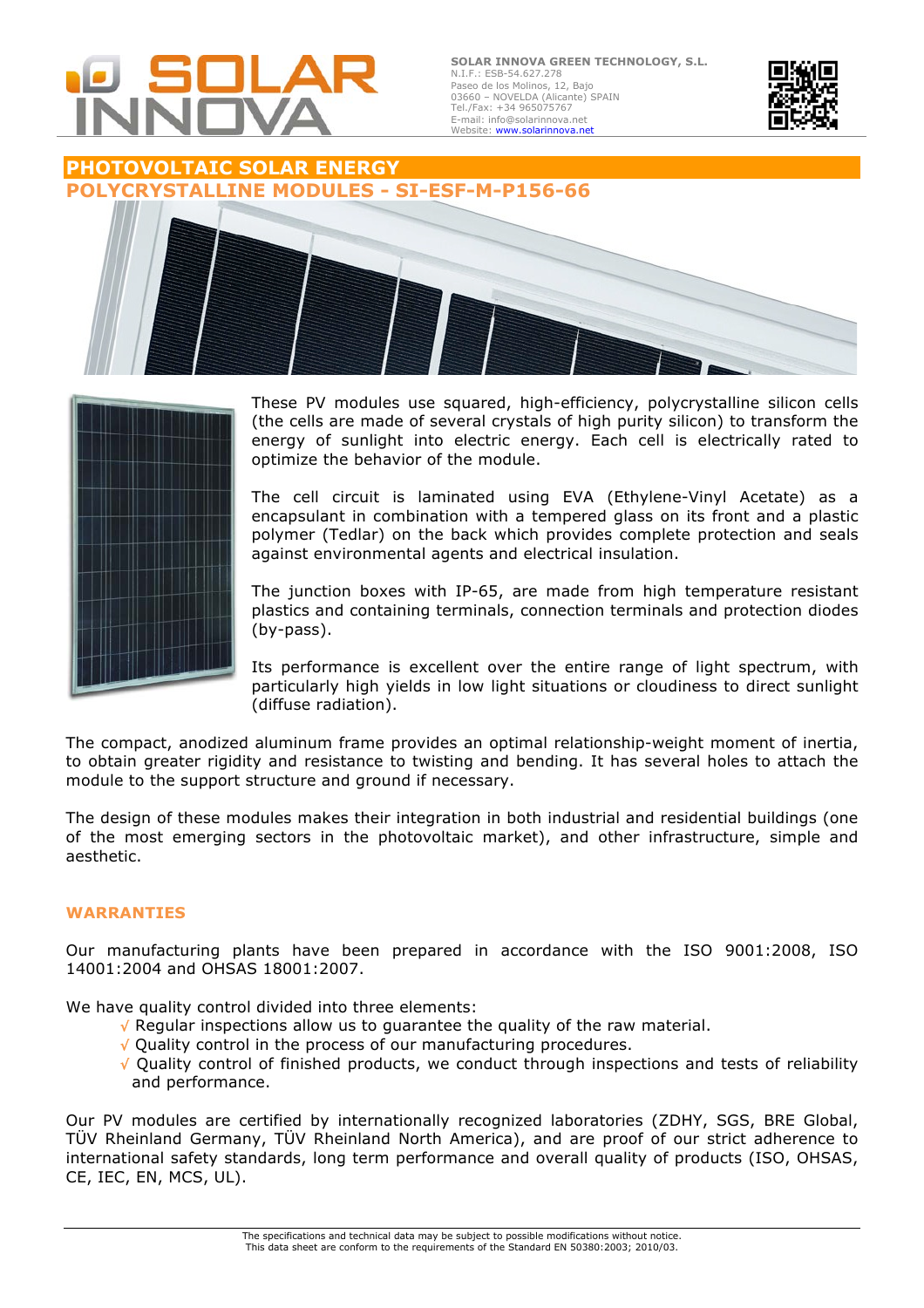

**SOLAR INNOVA GREEN TECHNOLOGY, S.L.** N.I.F.: ESB-54.627.278<br>Paseo de los Molinos, 12, Bajo<br>03660 – NOVELDA (Alicante) SPAIN<br>Tel./Fax: +34 965075767<br>Tel./Fax: +34 965075767<br>E-mail: info@solarinnova.net<br>Website: **www.solarinnova.net** 



# **PHOTOVOLTAIC SOLAR ENERGY POLYCRYSTALLINE MODULES - SI-ESF-M-P156-66**

| <b>ELECTRICAL CHARACTERISTICS</b>  |               |                          |       |       |           |       |       |
|------------------------------------|---------------|--------------------------|-------|-------|-----------|-------|-------|
| Maximum power (Pmpp)               | Wp            | 265                      | 270   | 275   | 280       | 285   | 290   |
| <b>Tolerance</b>                   | Wp.           | $0 \sim +5$              |       |       |           |       |       |
| Voltage at maximum power (Vmpp)    | Volts         | 32.82                    | 32.98 | 33.09 | 33.25     | 33.57 | 33.68 |
| Current at maximum power (Impp)    | Amperes       | 8.07                     | 8.19  | 8.31  | 8.42      | 8.49  | 8.61  |
| Open circuit voltage (Voc)         | Volts         | 40.52                    | 40.72 | 40.85 | 41.05     | 41.45 | 41.58 |
| <b>Short circuit current (Isc)</b> | Amperes       | 8.56                     | 8.63  | 8.70  | 8.77      | 8.90  | 8.97  |
| Maximum system voltage (Vsyst)     | Volts         | 1000 (IEC)<br>$600$ (UL) |       |       |           |       |       |
| Diodes (By-pass)                   | Quantity      |                          |       |       | 6         |       |       |
| <b>Maximum series fuse</b>         | Amperes       | 15                       |       |       |           |       |       |
| Efficiency (nm)                    | $\%$          | 14.73                    | 15.01 | 15.29 | 15.57     | 15.85 | 16.12 |
| <b>Form Factor</b>                 | $\frac{0}{0}$ |                          |       |       | $\geq 73$ |       |       |

| <b>MECHANICAL CHARACTERISTICS</b> |                                 |                                          |                             |  |
|-----------------------------------|---------------------------------|------------------------------------------|-----------------------------|--|
| <b>Size</b>                       | Height                          | 1813 mm                                  | 71.4 inches                 |  |
|                                   | Width                           | 992 mm                                   | 39.1 inches                 |  |
|                                   | <b>Thickness</b>                | 45 mm                                    | 1.77 inches                 |  |
| Weight                            | <b>Net</b>                      | 24 kg                                    | 52.9 lbs                    |  |
| <b>Frame</b>                      | Material                        | Anodized aluminum AL6063-T5, minim 15 um |                             |  |
| <b>Front</b>                      | Material                        | High transmissivity toughened glass      |                             |  |
|                                   | <b>Thickness</b>                | $3.2 \pm 0.2$ mm                         | 0.13 inches                 |  |
| <b>Cells</b>                      | Type                            | Polycrystalline                          |                             |  |
|                                   | Quantity                        | $6 \times 11$                            |                             |  |
|                                   | <b>Size</b>                     | 156 x 156 mm                             | 6 inches                    |  |
| Serial connection                 | Quantity                        | 66                                       |                             |  |
| Parallel connection               | Quantity                        |                                          |                             |  |
| <b>Encapsulation</b>              | Material                        | <b>EVA</b>                               |                             |  |
|                                   | <b>Thickness</b>                | $0.50 \pm 0.03$ mm                       | $0.020 \pm 0.0012$ inches   |  |
| <b>Back-Sheet</b>                 | Material                        | <b>TPT</b>                               |                             |  |
|                                   | <b>Thickness</b>                | $0.32 \pm 0.03$ mm                       | $0.013 \pm 0.0012$ inches   |  |
| <b>Junction box</b><br>Material   |                                 | <b>PVC</b>                               |                             |  |
|                                   | Protection                      | $IP-65$                                  |                             |  |
|                                   | Isolation                       | Versus humidity and inclement weather    |                             |  |
| <b>Cables</b>                     | Type                            | Polarized and symmetric in length        |                             |  |
|                                   | Length                          | 900 mm                                   | 35.4 inches                 |  |
|                                   | Section                         | 4 mm <sup>2</sup>                        | $0.006$ inches <sup>2</sup> |  |
|                                   | Features                        | Low contact resistance                   |                             |  |
|                                   | Minimal losses for voltage drop |                                          |                             |  |
| <b>Connectors</b>                 | Material                        | <b>PVC</b>                               |                             |  |
|                                   | Type                            | MC4                                      |                             |  |
|                                   | Protection                      | $IP-67$                                  |                             |  |

| <b>THERMAL CHARACTERISTICS</b>                           |                           |             |  |  |
|----------------------------------------------------------|---------------------------|-------------|--|--|
| Temperature coefficient of short circuit current a (Icc) | $\frac{9}{6}$ / $\circ$ C | $+0.055$    |  |  |
| Temperature coefficient of open circuit voltage B (Voc)  | $\frac{9}{6}$ / $\circ$ C | $-0.347$    |  |  |
| Temperature coefficient of power y (Pmpp)                | $\frac{9}{6}$ / $\circ$ C | $-0.48$     |  |  |
| Maximum power temperature coefficient (Impp)             | %/º C                     | $+0.10$     |  |  |
| Voltage temperature coefficient of maximum power (Vmpp)  | %/º C                     | $-0.38$     |  |  |
| <b>NOCT (Nominal Operating Cell Temperature)</b>         | $^{\circ}$ C              | $+47 \pm 2$ |  |  |

| <b>TOLERANCES</b>                   |                       |                   |  |  |
|-------------------------------------|-----------------------|-------------------|--|--|
| <b>Working temperature</b>          | $^{\circ}$ C          | $-40 \sim +85$    |  |  |
| <b>Dielectric Isolation Voltage</b> |                       | 3000              |  |  |
| <b>Relative humidity</b>            | $\%$                  | $0 \sim 100$      |  |  |
|                                     | m/s                   | 60                |  |  |
| Wind resistance                     | kg/m <sup>2</sup>     | 2400              |  |  |
|                                     | lbs/feet <sup>2</sup> | 491.56            |  |  |
|                                     | kq/m <sup>2</sup>     | 551 (5400 Pa) IEC |  |  |
| Mechanical load-bearing capacity    | lbs/feet <sup>2</sup> | 75.2 (3600 Pa) UL |  |  |
| Fire resistance                     | Class                 |                   |  |  |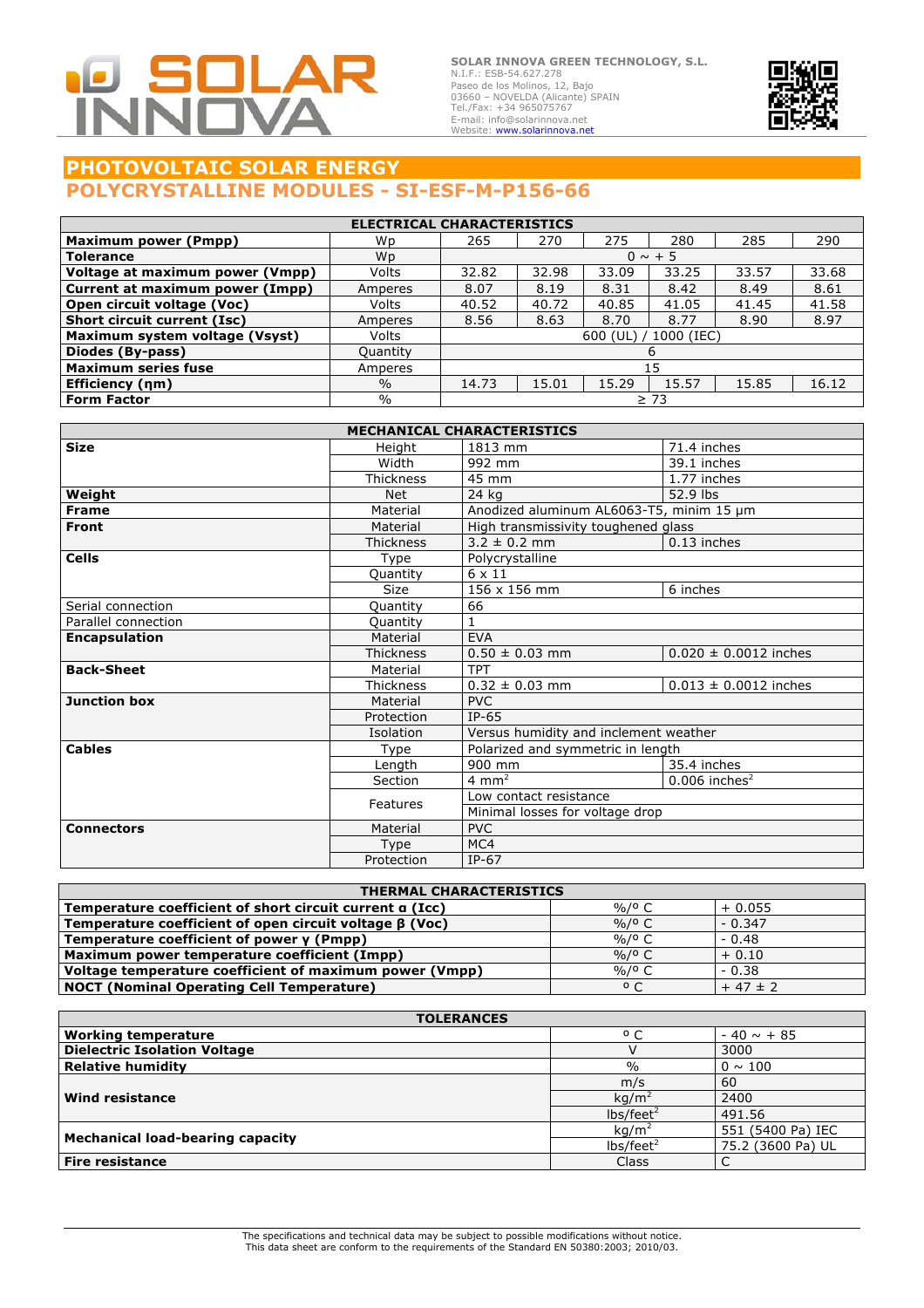

**SOLAR INNOVA GREEN TECHNOLOGY, S.L.** N.I.F.: ESB-54.627.278 Paseo de los Molinos, 12, Bajo 03660 – NOVELDA (Alicante) SPAIN Tel./Fax: +34 965075767 E-mail: info@solarinnova.net Website: www.solarinnova.net



# **PHOTOVOLTAIC SOLAR ENERGY POLYCRYSTALLINE MODULES - SI-ESF-M-P156-66**

| MEASUREMENTS PERFORMED IN ACCORDANCE WITH ASTM STANDARD TEST METHODS E1036, |                |                             |  |  |
|-----------------------------------------------------------------------------|----------------|-----------------------------|--|--|
| <b>CORRECTED TO STANDARD TEST CONDITIONS (STC)</b>                          |                |                             |  |  |
| Air quality/Spectral distribution                                           | AM             | l 1.5 ASTM G173-03e1 (2008) |  |  |
| Luminous intensity/Radiation                                                | $W/m^2$        | 1000                        |  |  |
| Cell temperature                                                            | $\circ$ $\cap$ | 25                          |  |  |

| <b>MEASUREMENTS PERFORMED IN SOLAR SIMULATOR</b> |                                |  |  |  |
|--------------------------------------------------|--------------------------------|--|--|--|
| l Class                                          | AAA (according to IEC 60904-4) |  |  |  |
| Power measurement uncertainty is within          | ± 3 %                          |  |  |  |

| <b>STRUCTURAL CHARACTERISTICS</b> |                                                                                                                                                                                                                                  |  |  |
|-----------------------------------|----------------------------------------------------------------------------------------------------------------------------------------------------------------------------------------------------------------------------------|--|--|
| <b>Cells</b>                      | High efficiency cells with anti-reflective layer of Silicon Nitride.                                                                                                                                                             |  |  |
| <b>Electric conductors</b>        | Flat Copper (Cu) bath in a Tin (Sn) and Silver (Ag) alloy, which improves weldability.                                                                                                                                           |  |  |
| Welding                           | Of cells and drivers in sections for stress relief.                                                                                                                                                                              |  |  |
| Laminate                          | Composed of ultra-clear tempered glass on the front, thermostable, EVA encapsulant<br>embedding cells and electrical insulation on the rear formed by a tedlar and polyester<br>compound.                                        |  |  |
| Junction box                      | Hoses and quick connectors with anti-error. Include bypass diodes, interchangeables<br>thanks to the wiring system has no welds, all electrical contacts are made by pressure,<br>thus avoiding the possibility of cold welding. |  |  |

#### **CHARACTERISTICS OF WORK**

- The power of solar cells vary in the output of the production process. The different power specifications of these modules reflect this dispersion.

- Cells during the early months of light exposure, may experience a degradation photonics could decrease the value of the maximum power of the module up to 3 %.

- The cells, in normal, operating conditions, reach a temperature above the standard measurement conditions of the laboratory. The NOCT is a quantitative measure of the increase. NOCT measurement is performed under the following conditions: radiation of 0.8 kW/m<sup>2</sup>, temperature 20° C and wind speed of 1 m/s.

- The electrical data reflects typical values of the modules and laminates as measured at the output terminals at the end of the manufacturing process.

| <b>WARRANTIES</b>            |                                |                                         |  |  |
|------------------------------|--------------------------------|-----------------------------------------|--|--|
| <b>Manufacturing defects</b> | Years                          |                                         |  |  |
| Performance                  | Minimal Rated Power<br>%/Years | 90 % at 12 years,<br>180 % at 25 vears. |  |  |



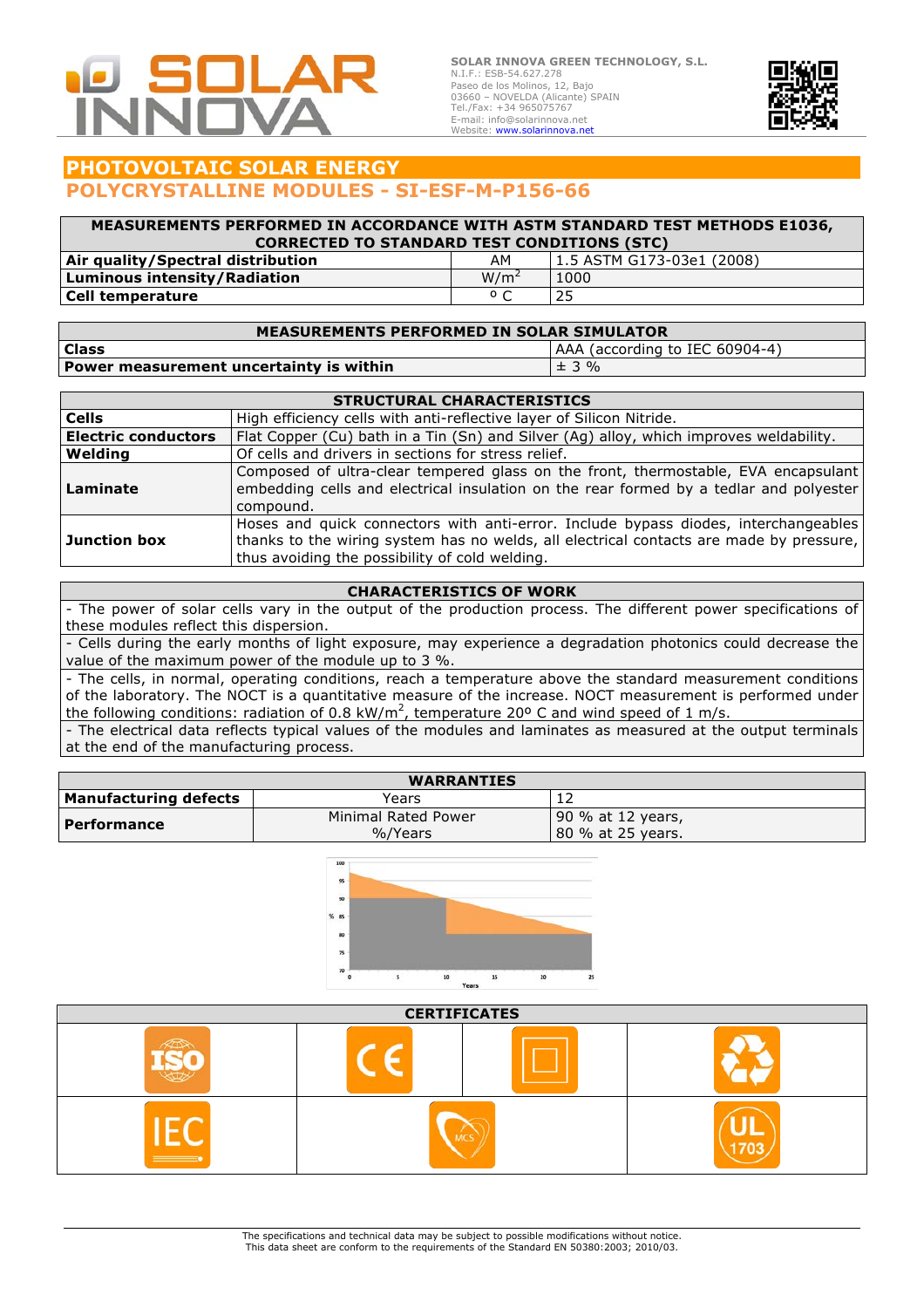

**SOLAR INNOVA GREEN TECHNOLOGY, S.L.** N.I.F.: ESB-54.627.278 Paseo de los Molinos, 12, Bajo 03660 – NOVELDA (Alicante) SPAIN Tel./Fax: +34 965075767 E-mail: info@solarinnova.net<br>Website: **www.solarinnova.net** 



### **PHOTOVOLTAIC SOLAR ENERGY POLYCRYSTALLINE MODULES - SI-ESF-M-P156-66**



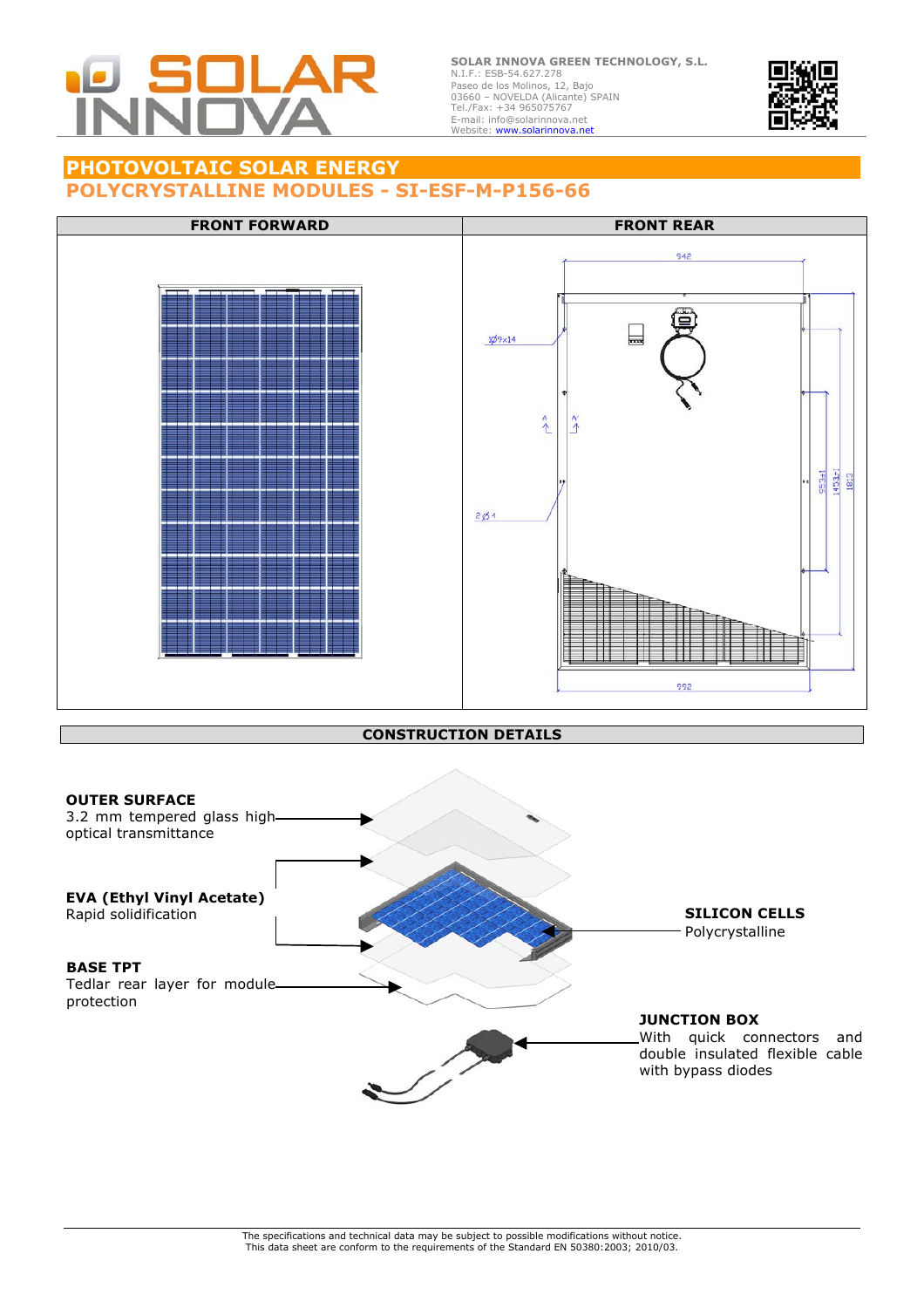

**SOLAR INNOVA GREEN TECHNOLOGY, S.L.** N.I.F.: ESB-54.627.278 Paseo de los Molinos, 12, Bajo 03660 – NOVELDA (Alicante) SPAIN Tel./Fax: +34 965075767 E-mail: info@solarinnova.net<br>Website: **www.solarinnova.net** 



### **PHOTOVOLTAIC SOLAR ENERGY POLYCRYSTALLINE MODULES - SI-ESF-M-P156-66**

### **PERFORMANCE**